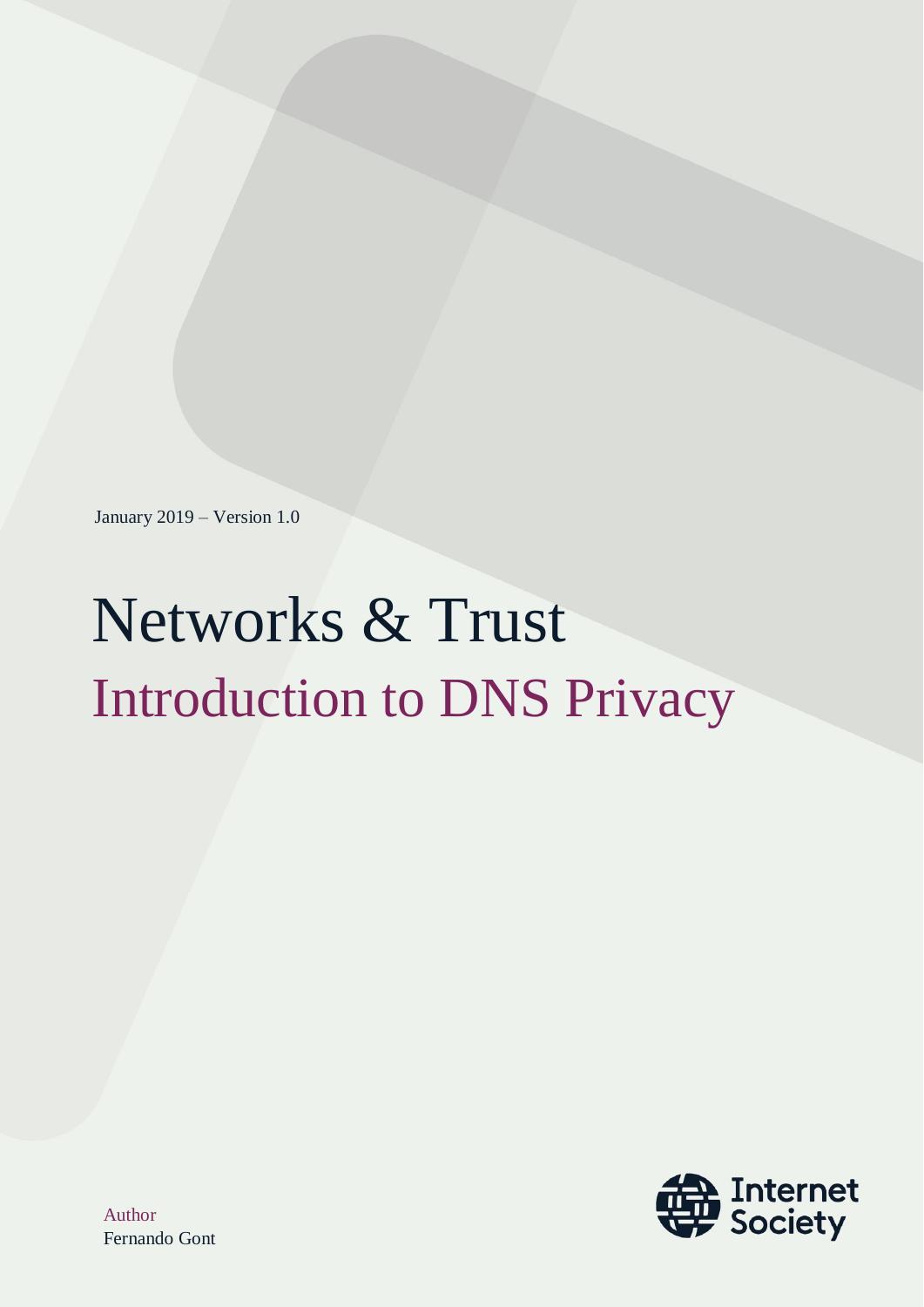#### **Abstract**

**Almost every time we use an Internet application, it starts with a Domain Name System (DNS) transaction to map a human-friendly domain name into a set of IP addresses that can be used to deliver packets over the Internet. DNS transactions can therefore be correlated to the applications we use, the web sites we visit, and sometimes even the people we communicate with.**

**While the information being transferred in DNS transactions is public, the information about set of transactions performed by each host on the Internet is not. Unfortunately, the DNS does not employ any mechanisms to provide confidentiality for DNS transactions, and the corresponding information can therefore easily be logged by the operators of DNS resolvers and nameservers, and eavesdropped by rogue entities and groups.**

**This document raises awareness of the privacy implications of the DNS and discusses a number of mechanisms that have been developed to improve DNS privacy, along with their limitations.**

#### **1. An Introduction to the Domain Name System (DNS)**

The Domain Name System (DNS) [\[RFC1034\]](https://www.rfc-editor.org/info/rfc1034) is a distributed database that is mainly used to map human-friendly domain names to IP addresses that can be used to deliver IP packets over the Internet. A simplified model of how the DNS operates is depicted in the following diagram:



Figure 1: The Domain Name System (DNS)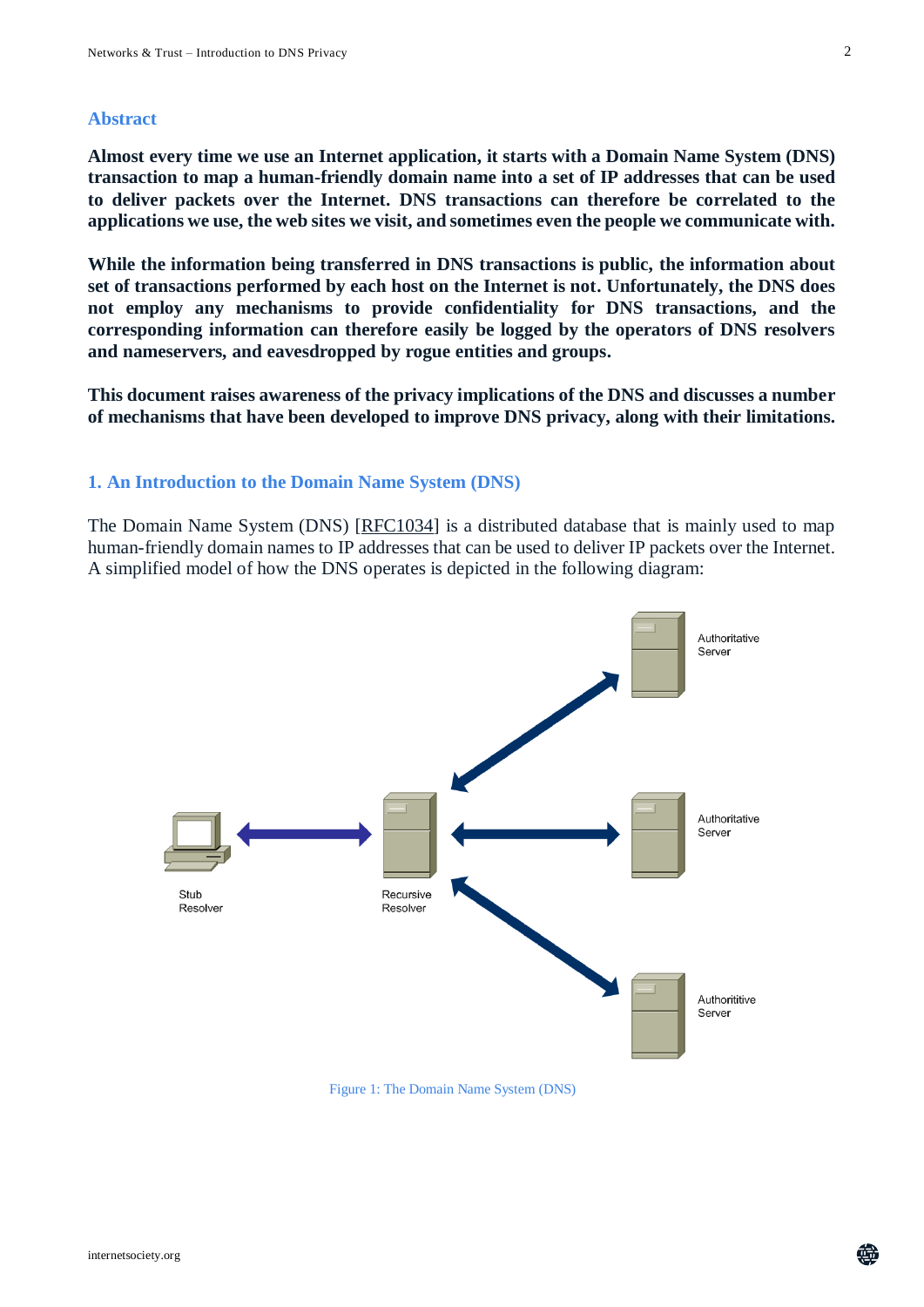There are three main different types of entities in this diagram:

- A stub resolver
- A recursive resolver (or "caching DNS server")
- A number of authoritative name servers

The DNS stub resolver is a component of the DNS that is accessed by application programs when using the DNS for e.g. resolving domain names to IP addresses. The stub resolver simply serves as an intermediary between the application requiring DNS resolution, and a recursive DNS resolver.

The recursive resolver typically performs a number of successive queries to the DNS, to obtain the answer to the query sent by the stub resolver. While it is possible for hosts to implement a recursive resolver and on their own, it is common for hosts to throw the burden of name resolution to a recursive resolver, for at least two reasons:

- 1. Simplicity of code
- 2. Performance

For obvious reasons, if the bulk of the work to perform name resolution is done by a system other than the one running the application program, the code required at such system will be simpler (and smaller). While this is unlikely to be an important factor for modern desktop or mobile systems, it may be of value for embedded systems. Additionally, if all systems on a given network employ the same caching DNS server, the server in question might benefit from "caching" the results for recent queries, so that if the same information is required by any subsequent queries, the cached information can be employed to respond in a timelier manner.

Finally, authoritative name servers are responsible for maintaining information about domain names in a given DNS zone.

Typically, DNS resolution involves querying authoritative name servers recursively, starting from the "root zone" of the DNS, and walking the DNS hierarchy until an authoritative name server can finally provide a response to the original query. For example, the following diagram illustrates one possible scenario to resolve the domain name "www.example.com" to a set of IP addresses: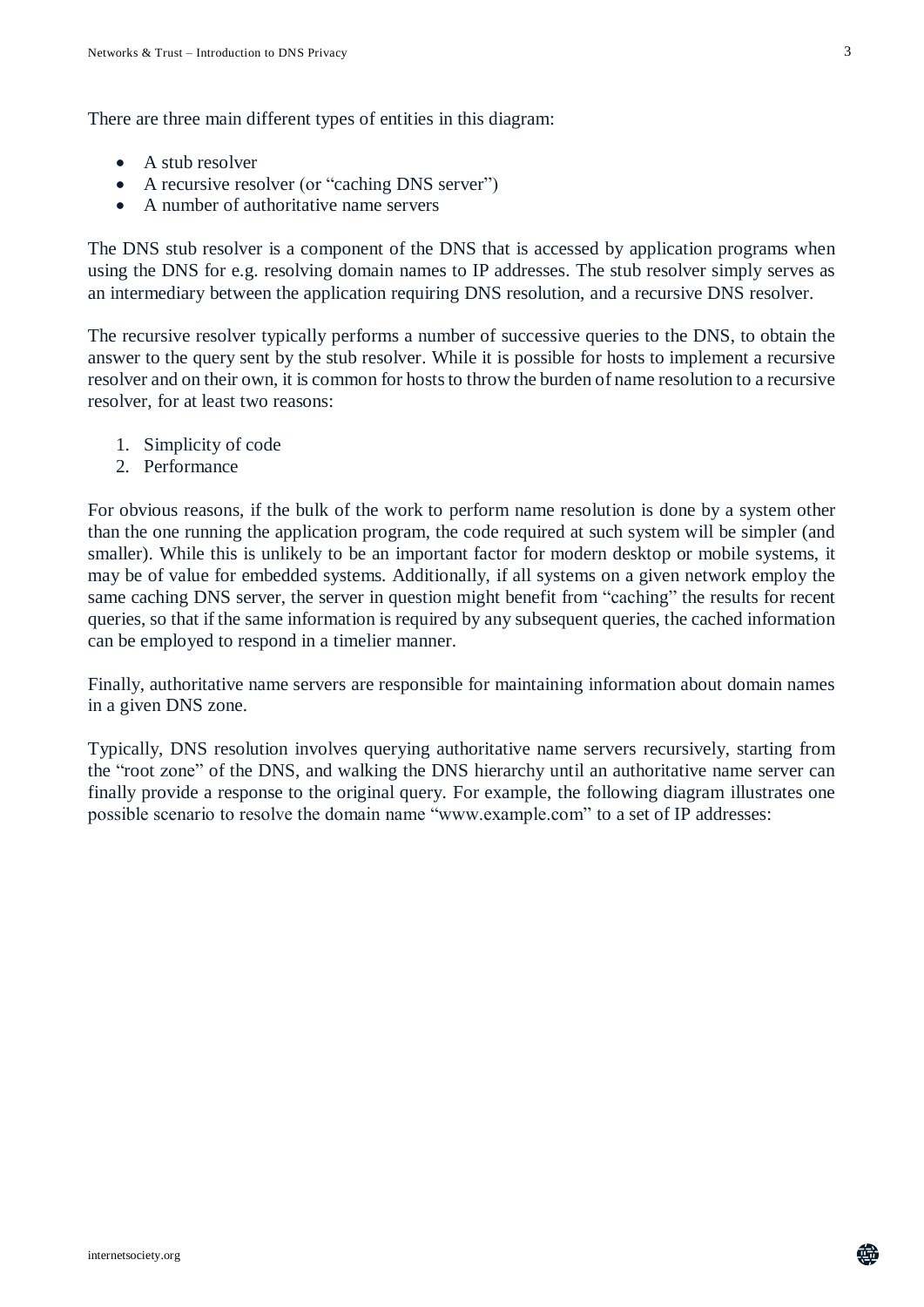<span id="page-3-0"></span>

*Figure 2: DNS Resolution Example*

The first transaction involves the query (step 1) from the stub resolver to the DNS recursive resolver -- that will only respond (in step 8) once it has obtained the answer to the query as a result of multiple queries to a number of authoritative DNS servers.

The recursive resolver will typically resend the query (step 2) to one of the authoritative DNS servers for the root zone ("."), which will respond (step 3) with the list of authoritative name servers for the ".com" zone.

The recursive resolver will then resend the query (step 4) to one of the authoritative DNS servers for the ".com" zone, which will respond (step 5) with a list of authoritative DNS servers for the "example.com" zone.

Finally, the recursive resolver will resend the query (step 6) to one of such authoritative DNS servers, that will respond (step 7) with the answer to the original query – that is, a list of IP addresses (the single fictional "N" address in our case) corresponding to the domain name "www.example.com".

It is important to note that our previous example shows a simplified model of how the DNS functions. In some scenarios there might be multiple levels of caching DNS servers, such that the caching DNS server interacting with the authoritative name servers can cache and share and reuse more information, while the caching DNS servers closer to the stub resolver can provide a timelier response.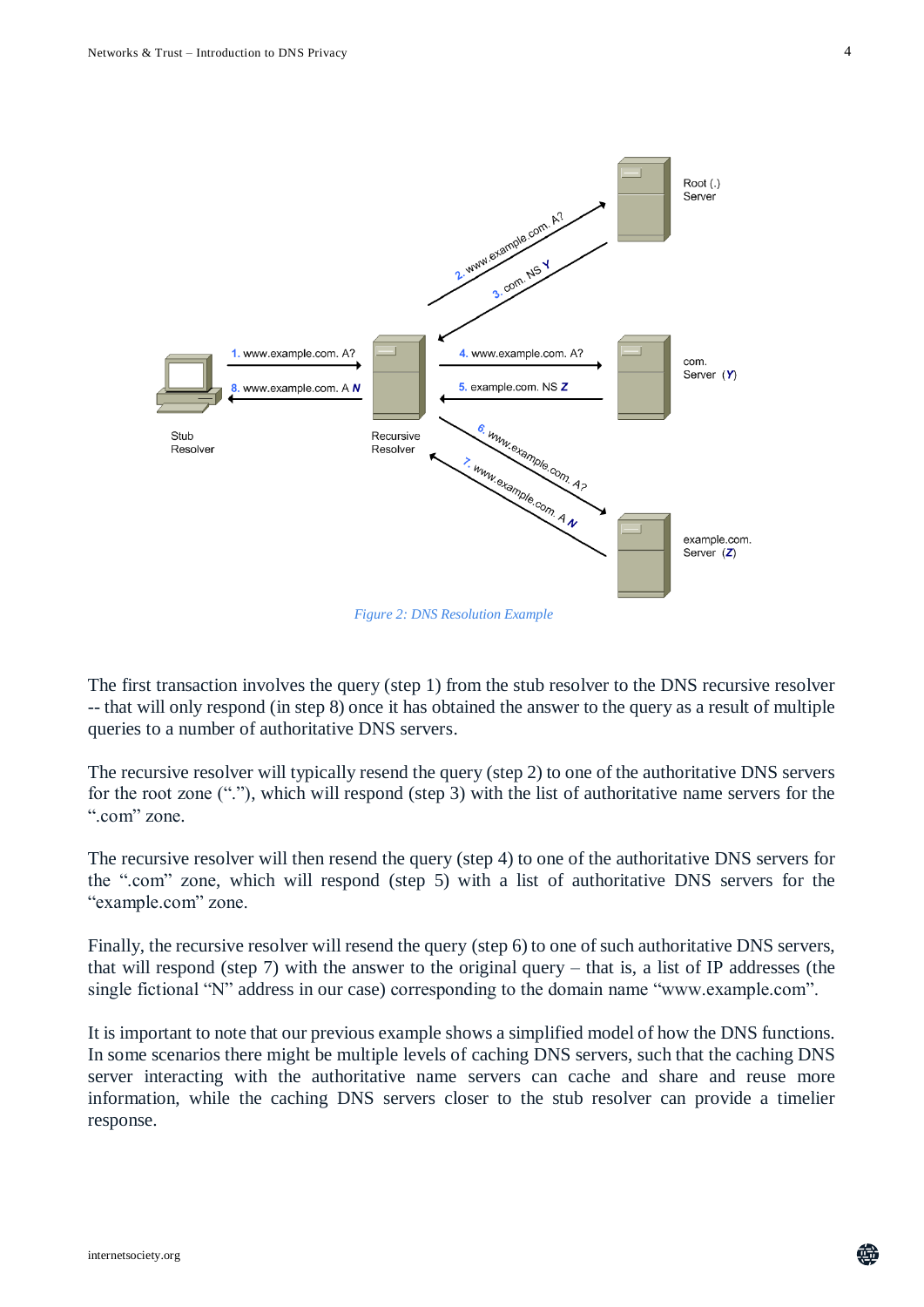#### **2. Information Leakages in the DNS**

Since DNS resolution involves querying a public database (the DNS), one might be tempted to assume that there are no privacy implications arising from the use of the DNS. However, while the information being queried is public, the identity of the nodes querying the DNS, and the specific information being queried, are not.

For example, the DNS might publicly maintain information about the IP addresses corresponding to the domain name "www.example.com". However, the list of hosts actively querying for such information (possibly to visit the corresponding web site) is certainly not public.

Our discussion about the privacy implications of the DNS is closely related to the extent to which such information might become readily available to other (possibly rogue) entities.

The following diagram illustrates the two main "types" of interactions that typically take place as part of DNS resolution, along with the systems involved in such interactions:



*Figure 3: Interactions between DNS entities*

The figure above identifies two kinds of interactions:

- Interaction between the stub resolver and the recursive resolver
- Interaction between the recursive resolver and the authoritative DNS servers

In both cases, the interaction between the involved systems occurs in plain-text – that is, there is nothing in the DNS protocol that prevents an eavesdropper from looking at the content of DNS queries and responses, along with the addresses of the systems participating in the DNS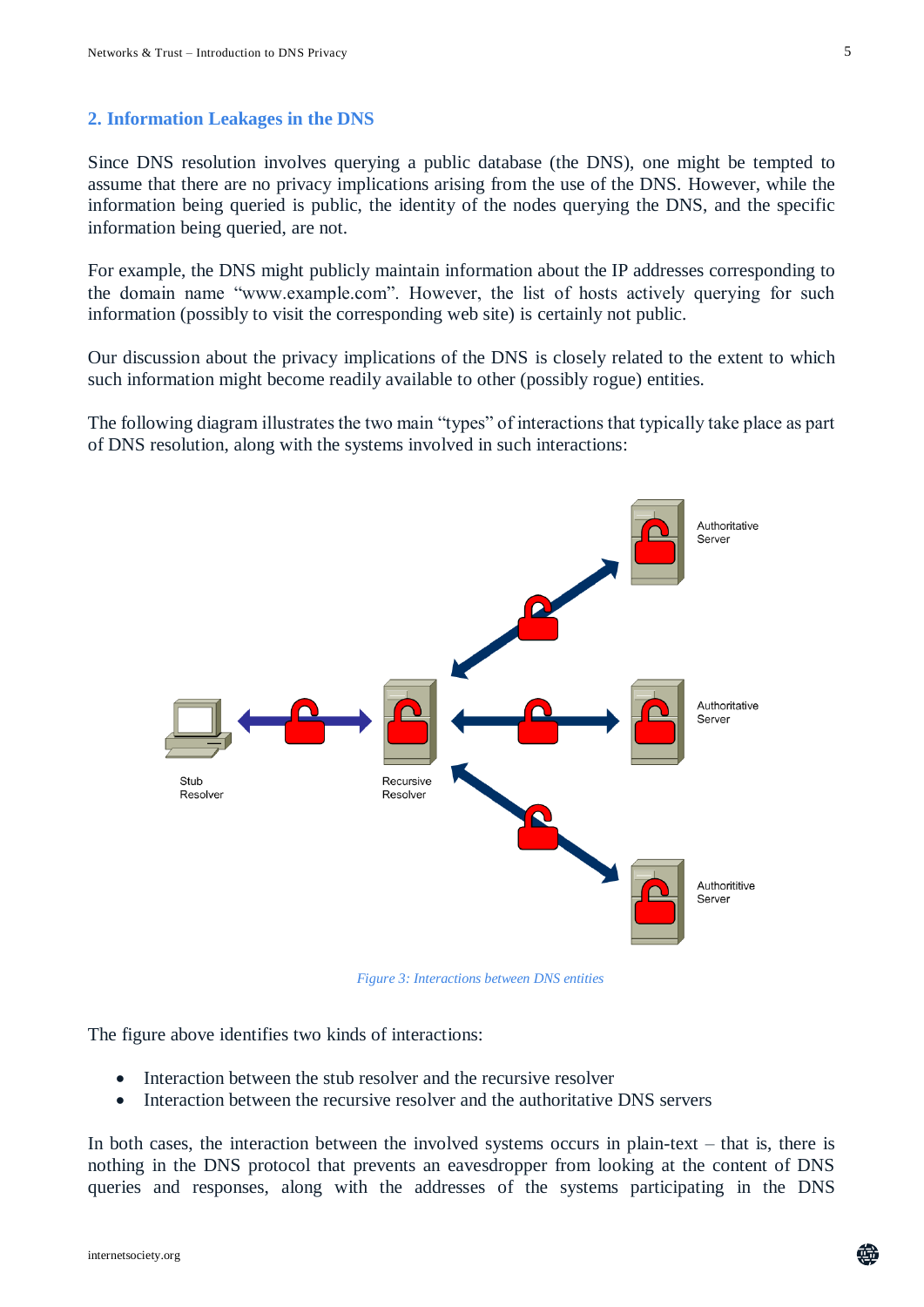"transactions". Additionally, the systems processing the queries, the recursive resolver and the authoritative nameservers, will have access to the queries themselves and possibly to other associated information.

Revisiting the DNS resolution procedure from a privacy standpoint may help to identify where and when DNS information leakages might occur. Based on our previous analysis of the DNS resolution process, one might assume that DNS information might leak at:

- the communications links and devices between the stub resolver and the recursive resolver;
- the recursive resolver:
- the communications links and devices between the recursive resolver and the authoritative DNS servers, and;
- the authoritative nameservers

Any entity with access to the communications links or devices between the stub resolver and the recursive resolver, or the recursive resolver and the authoritative servers, could passively collect all or part of the DNS transactions. Alternatively, an attacker that does not have access to such communications links or devices might still be able to eavesdrop on such DNS transactions – such as by attacking the routing system to divert traffic to a communication link the attacker can eavesdrop.

Additionally, it should be obvious that the recursive resolver is in a privileged position to log all of the DNS queries and responses – as after all, DNS queries are explicitly sent to the recursive resolver by the stub resolver. For example, an Internet Service Provider (ISP) operating a recursive resolver, or a company operating a public recursive resolver, could log DNS queries, and sell the corresponding log to a third party that might employ it for marketing purposes, or to profile users for political reasons. Similarly, a government agency could tap one of the communicating links to eavesdrop on DNS queries for profiling Internet users without being overseen by any other party.

The placement of the recursive resolver has concrete implications on the privacy of users, as the closer the recursive resolver is to the application, the easier it is for authoritative servers to correlate DNS queries to users. A host that implements a recursive resolver will normally query authoritative DNS servers directly, exposing its own IP address(es), thus allowing correlation of DNS queries to hosts. Similarly, a host that employs a recursive resolver at a Customer-Premises Equipment (CPE) will cause the CPE's IP address(es) to be exposed – possibly allowing the correlation of DNS activity to the set of nodes in the local network connected by the CPE.

On the other hand, use of external recursive resolvers normally "masquerades" the identities of the hosts issuing the queries from the authoritative servers – that is, the authoritative servers will only see the IP address(es) of the recursive resolvers, but not those of the stub resolver. Thus, the farther the recursive resolver is from the hosts performing DNS resolution, the more difficult it will normally be for authoritative servers to correlate incoming queries to any specific host.

While the above might seem to favour the use of recursive nameservers that are far (in terms of network topology) from the stub resolver, such network setups also have drawbacks. The further the recursive resolver is from the stub resolver, the larger the area of the network where the IP address(es) of the stub resolver are leaked along with the DNS queries. That is, queries would have to traverse a larger portion of the network, exposing the IP address(es) of the stub resolver, until they get to the recursive resolver where the identities of the hosts issuing the queries are finally "masqueraded".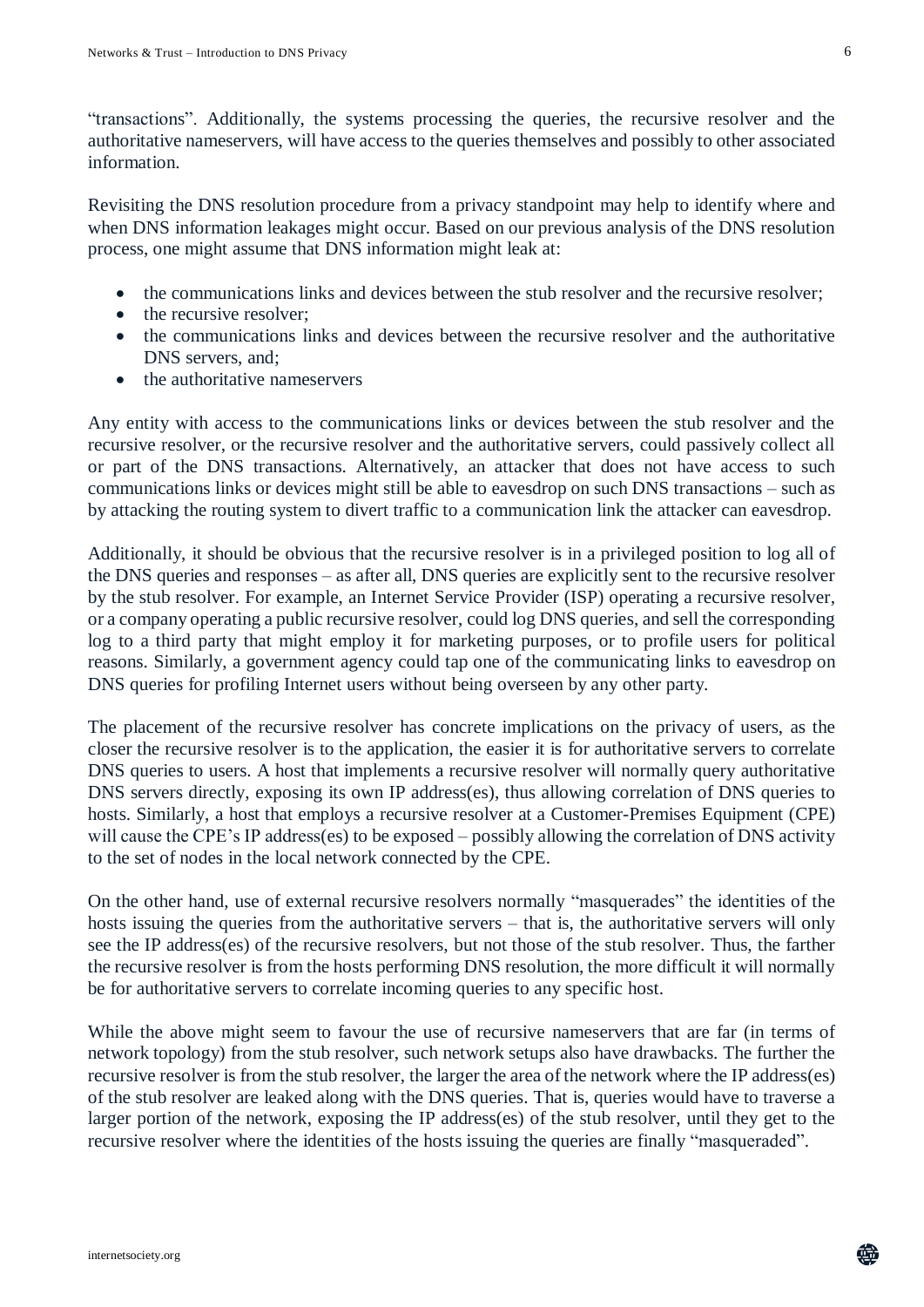Therefore, from a privacy standpoint, the placement of the recursive resolver represents a tradeoff between the amount of information exposed to the authoritative servers, and the amount of information potentially exposed to eavesdroppers that might capture traffic between the stub resolver and the recursive resolver.

Finally, authoritative nameservers might be able to log at least part of the DNS queries. One important aspect to highlight is that, during the recursive DNS resolution process, the same full DNS query (in our case, a query of "A" records for "www.example.com") is re-sent to each authoritative server as part of "walking" the authority hierarchy. This means that all authoritative servers that are queried as part of the DNS resolution process, will receive the full domain name to be resolved (even when most of them will simply refer to another authoritative nameserver, rather than provide the answer to the query). Root servers and authoritative nameservers for popular Top-Level Domains (TLDs) are therefore in a privileged position to log queries.

# **3. Possible DNS Privacy Improvements and Limitations**

Mitigating the privacy implications of the DNS implies introducing improvements in each of the areas where information leakages could take place, namely:

- the communications links and devices between the stub resolver and the recursive resolver,
- the recursive resolver:
- the communications links and devices between the recursive resolver and the authoritative DNS servers, and;
- the authoritative nameservers

In order to prevent eavesdropping, DNS transactions should be encrypted and authenticated, but the scale of the two types of interactions (stub resolver with recursive resolver, and recursive resolver with authoritative servers) is very different.

Securing the DNS transactions between a stub resolver and a recursive resolver requires only one trust relationship between two systems, and thus the bootstrapping procedure (e.g. configuring secret keys or certificates at the stub resolver) is simple. However, securing the transactions between a recursive resolver and all authoritative nameservers requires a large number of trust relationships (one between each recursive resolver and each authoritative nameserver), and thus requires more complex solutions and a more coordinated effort for the solution to be deployed (e.g. a Public Key Infrastructure).

Encrypting transactions between recursive resolvers and authoritative servers would prevent eavesdroppers that have access to communications links between recursive resolvers and authoritative nameservers to collect information about DNS transactions. However, as noted before, mitigating these possible information leakages is harder since it requires the adoption of mitigations in all authoritative servers, so that all transactions between recursive resolvers and authoritative nameservers are encrypted and authenticated.

Furthermore, the additional resources needed to perform an encrypted transaction between a resolver and authoritative server might substantially increase the computing and network requirements of the authoritative servers, thus degrading or even limiting the quality of the DNS services – especially on the heavily trafficked root and TLD servers. This is the main reason why most of the current improvements for DNS privacy try to improve the privacy of transactions between the stub resolver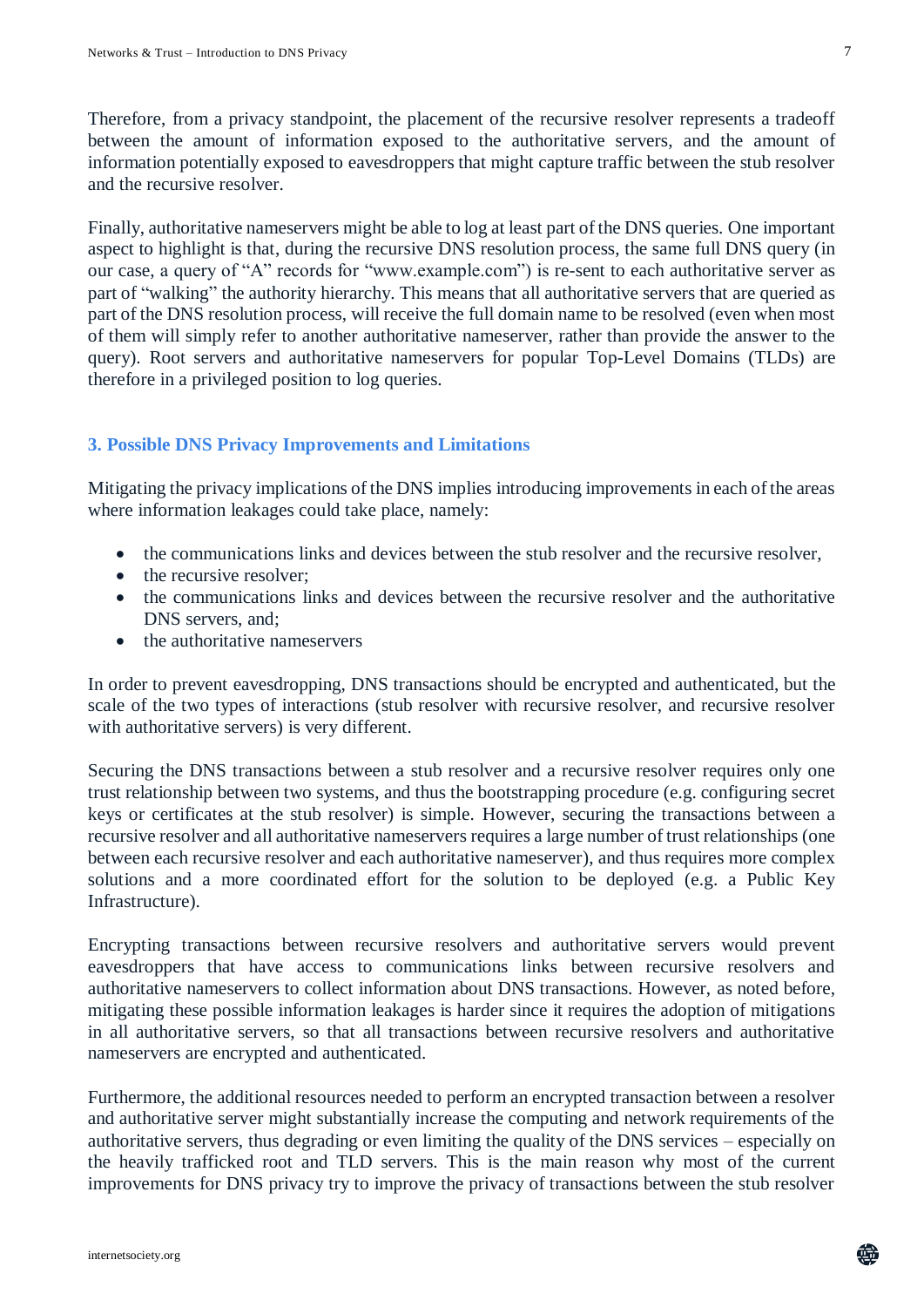and the recursive resolver but leave the privacy of transactions between the recursive resolvers and the authoritative nameservers unaddressed. However, the DPRIVE working group of the IETF has recently been re-chartered to also address this aspect (see [\[DPRIVE-WG\]](https://datatracker.ietf.org/wg/dprive/about/)).

Note here that DNSSEC only allows authentication of DNS responses, and does not provide confidentiality for the DNS transactions, since this was never amongst the goals of DNSSEC.



*Figure 4: Improving the Privacy of DNS Resolution*

As previously mentioned, one of the elements where DNS privacy might be affected is the recursive resolver. Since many hosts will normally employ the same recursive resolver, a recursive resolver is a privileged point to collect information about DNS queries -- in fact, queries from a number of hosts will be explicitly directed to the recursive server (e.g. the one provided by the ISP) and therefore DNS data collection becomes trivial. So, when using an external recursive resolver, there is implicit trust in the organization operating the recursive resolver.

In the typical case where the recursive resolver is provided by the ISP, the user implicitly trusts the ISP not to collect information about DNS queries or, at the very least, not share the collected data with any third parties. On the other hand, when users employ third-party recursive resolvers (e.g. Google, Cloudflare, Quad9, OpenDNS, etc.) to avoid using their ISP's recursive resolvers, trust is switched to the organization operating the third-party recursive resolver. Put another way, external recursive resolvers remain one strategic point where information about DNS transactions may be collected, no matter which organization operates the recursive resolver

The selection and preference of e.g. a third-party "privacy-enhanced" recursive resolver over an ISPprovided recursive resolver simply shifts trust from one organization to another, and does not really eliminate the possible information leakage at the recursive resolver (i.e. the ability of the organization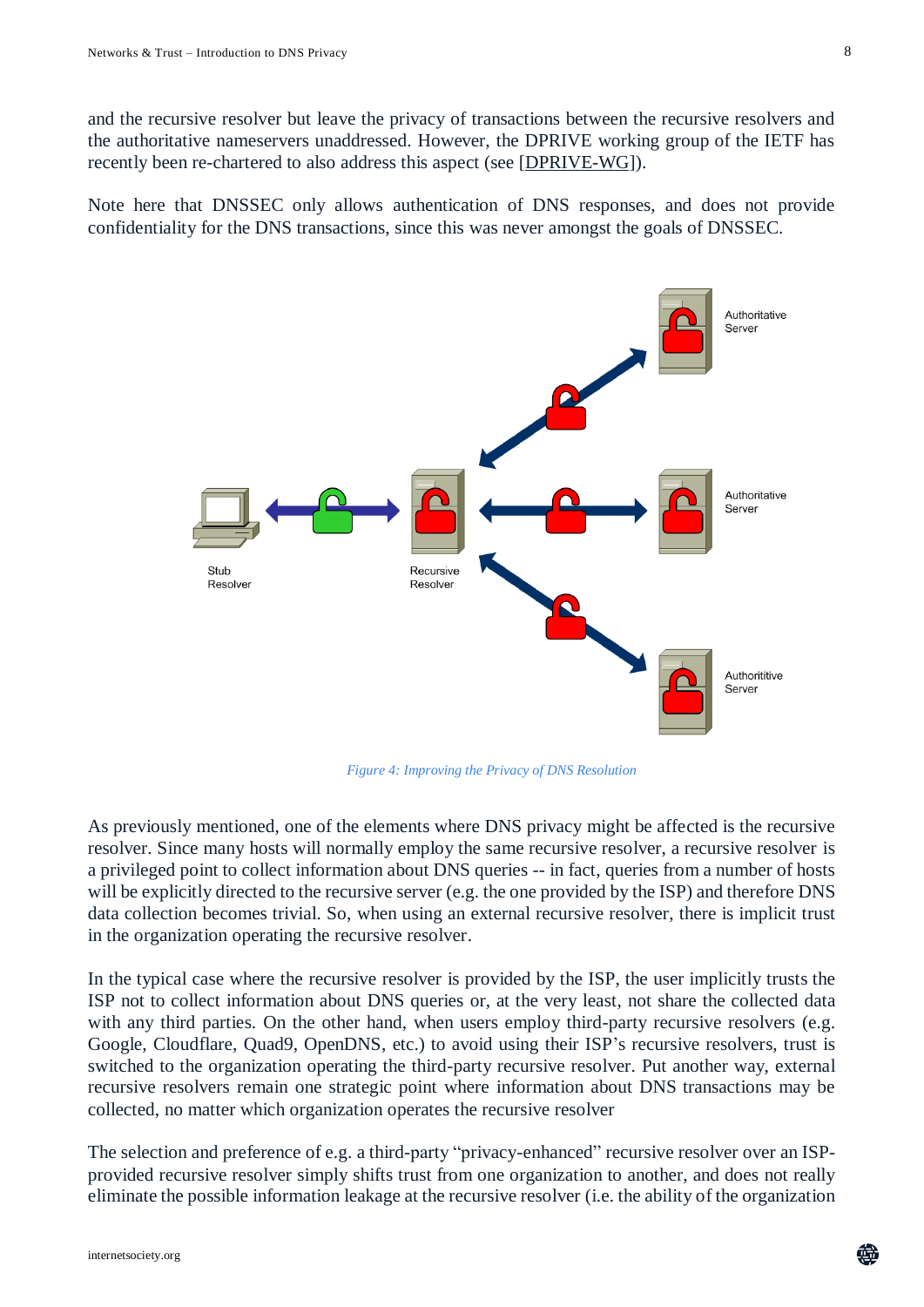operating the resolver to collect DNS information). While there seems to be a tendency to assume that it is preferable to employ a privacy-enhanced recursive resolver over the ones provided by ISPs, the choice of the recursive resolver should be based on threat modeling. Please see ["5. On the Use of](#page-11-0)  [Technologies such as DoT or DoH"](#page-11-0) for further details.

One might be also tempted to believe that the privacy implications of recursive resolvers might be eliminated by avoiding the use of an external recursive resolver in the first place, running a local recursive resolver in each host. However, external recursive resolvers also introduce benefits for DNS privacy, since they normally masquerade the identity of the clients during the resolution process, preventing authoritative servers from correlating DNS queries to specific stub resolvers and clients.

If hosts were to incorporate a recursive resolver, they would expose the host IP address when communicating with authoritative servers, possibly enabling both authoritative servers and eavesdroppers to correlate each query to the actual host that originated it. Additionally, when an external recursive resolver is employed, some or all the queried information might be readily available in the DNS cache, relieving the recursive resolver of the need to query the corresponding authoritative servers and therefore "hiding" some of the DNS information needed by the hosts.

Finally, as illustrated in the example from [Figure 2,](#page-3-0) recursive resolvers normally re-send the same original query in each step of the iterative resolution [\[RFC1035\]](https://www.rfc-editor.org/info/rfc1035). While this is common and standard practice, it unnecessarily discloses complete query to be resolved to each authoritative nameserver that participates in some part of the resolution process (and possibly to any eavesdroppers). This is another area where recent work has helped to improve DNS privacy.

# **4. Standardization Work in DNS Privacy**

Several efforts have undertaken at the IETF and elsewhere to mitigate some of the privacy implications discussed in this document. The following sub-sections describe developments to improve DNS privacy properties in the following areas:

- Query Name Minimisation
- Encruption of transactions between stub resolvers and recursive resolvers

The work on these two areas is rather orthogonal as Query Name Minimisation aims at mitigating information leaks that happen when the recursive resolver resends the original query multiple times during the recursive DNS resolution process. On the other hand, a number of alternative efforts aim at improving the confidentiality of DNS transactions between stub resolvers and recursive resolvers.

## **4.1. DNS Query Name Minimisation**

QNAME Minimisation is an experimental proposal specified in [\[RFC7816\]](https://www.rfc-editor.org/info/rfc7816) that aims to minimize the amount of information sent in DNS queries. Rather than resending the same DNS query to each authoritative name server, the QNAME Minimisation argues that the recursive resolver should walk the authority hierarchy of a domain name by querying for NS records of domain names, starting with the TLD, and increasing one level in the domain depth for each subsequent query.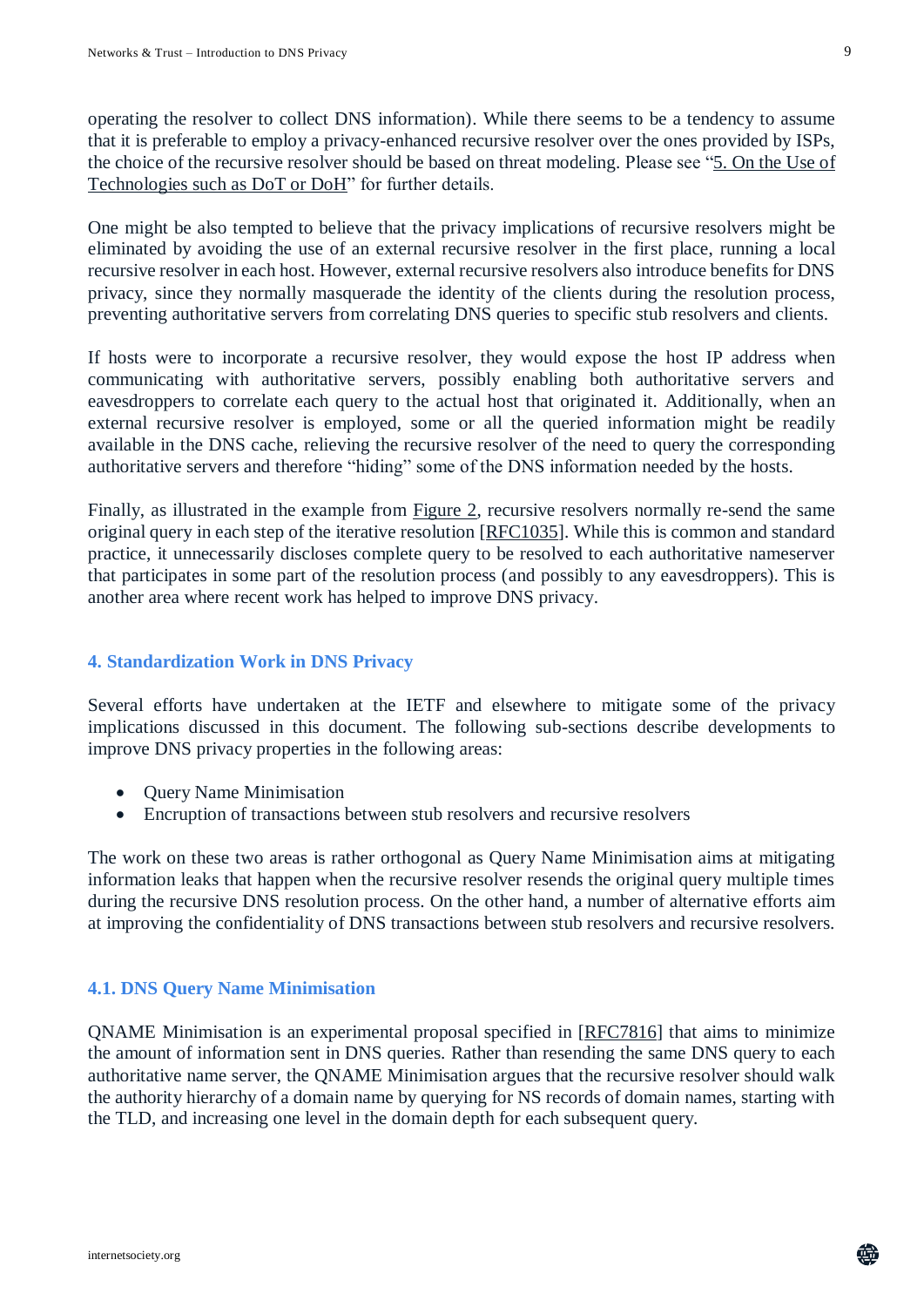To illustrate the algorithm in action, our example from Figure 2 (Section 1) would look as follows if QNAME minimisation were employed:



*Figure 5: DNS Query Name (QNAME) Minimisation*

While QNAME minimisation may be seen as a modification in how queries are sent, there is no explicit requirement in any of the DNS standards that the same full original query be resent to each authoritative server during DNS resolution. Unfortunately, some non-compliant DNS software may respond erroneously when QNAME minimisation is employed, and in some DNS setups the algorithm illustrated above might not work as expected.

In order to address these issues, [\[RFC7816\]](https://www.rfc-editor.org/info/rfc7816) specifies a slightly modified version of this algorithm, such that the aforementioned corner cases and network scenarios are addressed.

QNAME minimisation is already implemented in a number of popular recursive resolvers. See [\[DNS-](https://dnsprivacy.org/wiki/display/DP/DNS+Privacy+Implementation+Status)[IMPL\]](https://dnsprivacy.org/wiki/display/DP/DNS+Privacy+Implementation+Status) for further details. At the time of this writing, there is ongoing work at the DPRIVE working group of the IETF to publish QNAME minimisation on Standards Track [\[QNAME-S\]](https://tools.ietf.org/html/draft-ietf-dnsop-rfc7816bis).

#### **4.2. Encryption of Transactions between Stub Resolvers and Recursive Resolvers**

The following technologies have been developed to improve the privacy properties of the transactions between stub and recursive resolvers.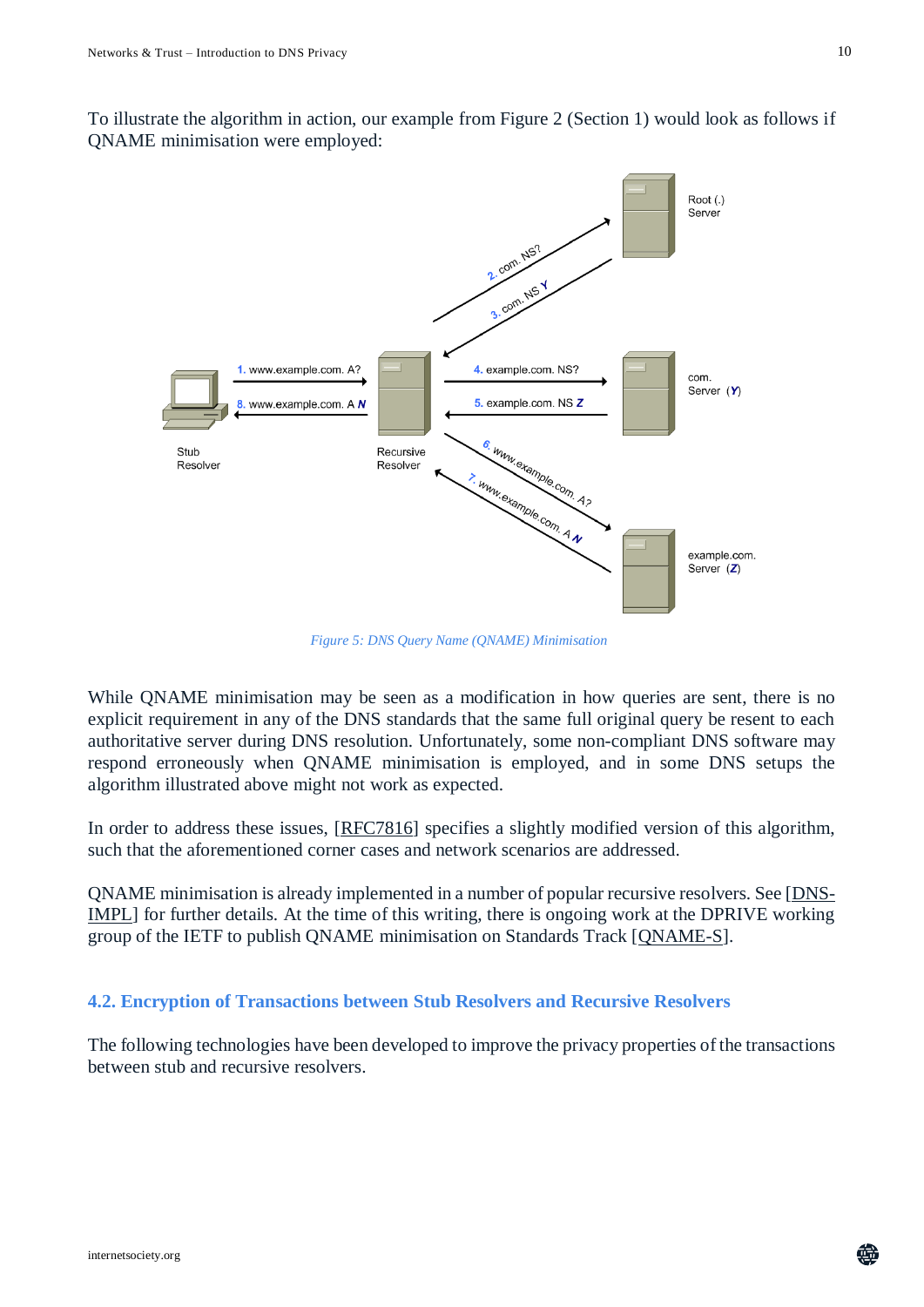#### **4.2.1. DNS over TLS (DoT)**

[\[RFC7858\]](https://www.rfc-editor.org/info/rfc7858) specifies how to communicate with a recursive resolver over a TLS-secured connection. However, it also has the potential for improving the privacy properties of transactions between recursive resolvers and authoritative nameservers (see e.g. [\[FB-DOT\]](https://code.fb.com/security/dns-over-tls/)).

The service employs a separate port number, TCP port 853, rather than the existing DNS service port (53). The recursive resolvers may be authenticated by means of a Subject Public Key Info (SPKI) Fingerprint (please see Section 3.2 and Section 4 of [\[RFC7858\]](https://www.rfc-editor.org/info/rfc7858) for details).

There are multiple implementations of DoT, and there are a number of public recursive resolvers that support DoT. [\[DOT-SYSD\]](https://www.internetsociety.org/blog/2018/12/dns-privacy-in-linux-systemd/) describes how to configure the DoT implementation in Linux's systemd. [\[DOT-STBY\]](https://www.internetsociety.org/blog/2017/09/dns-tls-experience-go6lab/) describes how to implement a DoT stub resolver and a DoT recursive resolver with Stubby. For more details about DoT implementations, please see [\[DNS-IMPL\]](https://dnsprivacy.org/wiki/display/DP/DNS+Privacy+Implementation+Status).

#### **4.2.2. DNS over DTLS (DoD)**

[\[RFC8094\]](https://www.rfc-editor.org/info/rfc8094) specifies how to communicate with a recursive resolver over a DTLS-secured "connection". DoD employs the UDP service port 853 in a similar manner to DoT.

While DoD has a number of benefits, it suffers from the same issues as UDP-based DNS: it cannot operate as a stand-alone mechanism but needs a fallback mechanism for cases where the payload is too big, and the packet must be truncated.

At the time of writing, there are not any known implementations of DoD.

#### **4.2.3. DNS over HTTPS (DoH)**

[\[RFC8484\]](https://www.rfc-editor.org/info/rfc8484) specifies how to send and receive DNS queries over HTTPS. Server configuration is performed out of band, and the connection with the resolver is secured as any other HTTPS traffic. DoH is mostly targeted at web browsers and does **not** have the potential for improving the privacy properties of transactions between recursive resolvers and authoritative nameservers.

One possible benefit from a user standpoint is that since DNS queries can be intermingled with normal web traffic, DoH might prove more difficult to block than DoD and DoT – or at the very least would require blocking the IP addresses of well-known DoH servers, rather than simply the corresponding DoH service port.

There are multiple implementations of this protocol, as well as multiple public recursive resolvers with support for DoH. Please see [\[DNS-IMPL\]](https://dnsprivacy.org/wiki/display/DP/DNS+Privacy+Implementation+Status) for further details.

#### **4.2.4. DNSCrypt**

The DNSCrypt protocol pioneered DNS privacy and was developed outside of formal standardization bodies such as the IETF. As with the other protocols such as DoT, it is meant to provide confidentiality to the DNS transactions between stub resolvers and recursive resolvers.

There are several implementations of DNSCrypt that can be easily integrated with popular DNS software, and there are also a number of public recursive resolvers with support for DNSCrypt. Please see [\[DNS-CRYPT\]](https://dnscrypt.info/) for more information.

11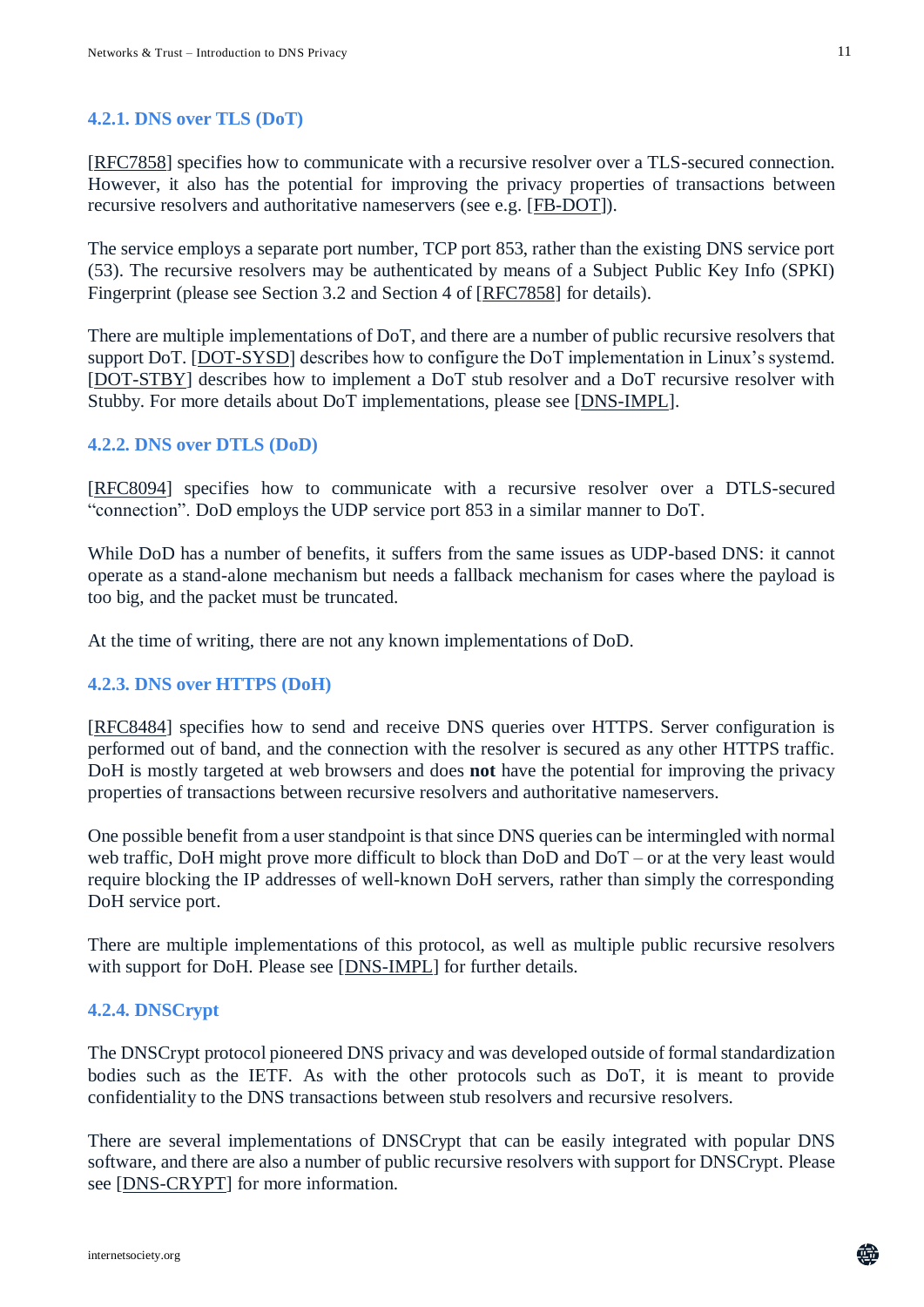#### <span id="page-11-0"></span>**5. On the Use of Technologies such as DoT or DoH**

While there is a tendency to assume that it is preferable to employ a "privacy-enhanced" recursive resolver over the one advertised on the local network (e.g. the one provided by local ISP), the choice of the recursive resolver should be based on an actual threat model. For example, if the adversary is expected to operate closer to the local ISP (or is assumed to be the ISP itself), encrypting all queries towards a third-party recursive resolver might help improve privacy. However, if the main adversary is assumed to operate on external networks, then using a third-party recursive resolver might actually have a negative impact on privacy. Additionally, employing a third-party recursive resolver might imply that DNS traffic become handled by an organization with a different legal jurisdiction, may result in the use of recursive resolvers that are shared by a larger number of users (thus concentrating trust of many hosts on a small set of recursive resolvers which become more attractive to rogue actors), etc.

On the other hand, when communicating with the recursive resolver of choice, it is generally preferable to employ mechanisms that encrypt DNS transactions (such as DoT) as opposed to traditional plain-text DNS transactions. For example, if an ISP-provided recursive resolver is to be employed, and the recursive resolver implements DoT, using DoT will prevent eavesdroppers on the local network from collecting information about the DNS queries performed by local users.

#### **6. Conclusions**

The DNS was originally developed without any kind of considerations for user privacy and may therefore leak information about DNS queries and responses that can be correlated to specific network activity (e.g. applications employed, web sites visited, people communicated with, etc.).

Since pervasive monitoring became a major concern in protocol development [\[RFC7258\]](https://www.rfc-editor.org/info/rfc7258), a number of efforts have aimed improve the privacy properties of important Internet protocols such as the DNS. Most efforts on DNS privacy have tackled only part of the problem space – namely privacy in communications between stub rand recursive resolvers. However, there is ongoing work to also improve privacy in communications between recursive resolvers and authoritative nameservers (see [\[DPRIVE-WG\]](https://datatracker.ietf.org/wg/dprive/about/)).

Most of the recent work on DNS privacy is associated with the ability of users to override the default recursive resolver provided by the local ISP, with a (typically public) privacy-enhanced recursive resolver, that provides privacy for the DNS transactions between the stub resolver and the recursive resolver. Depending on the specific threat model that applies to each user, use of third-party recursive resolvers via encrypted traffic may (or may not) help improve user privacy.

In addition to these considerations, it should be stressed that many protocols leak information that may endanger user privacy. For instance, the Server Name Identification (SNI) TLS extension includes the web server name being visited in plain-text, and leaks information about visited web sites even when employing HTTPS.

The mechanisms described in this document should be seen as ways to improve, in specific scenarios, certain aspects of network privacy, but not as replacements for other privacy mechanisms such as Virtual Private Networks (VPNs) or implementations of Onion routing such as that in the Tor software [\[TOR\]](https://www.torproject.org/).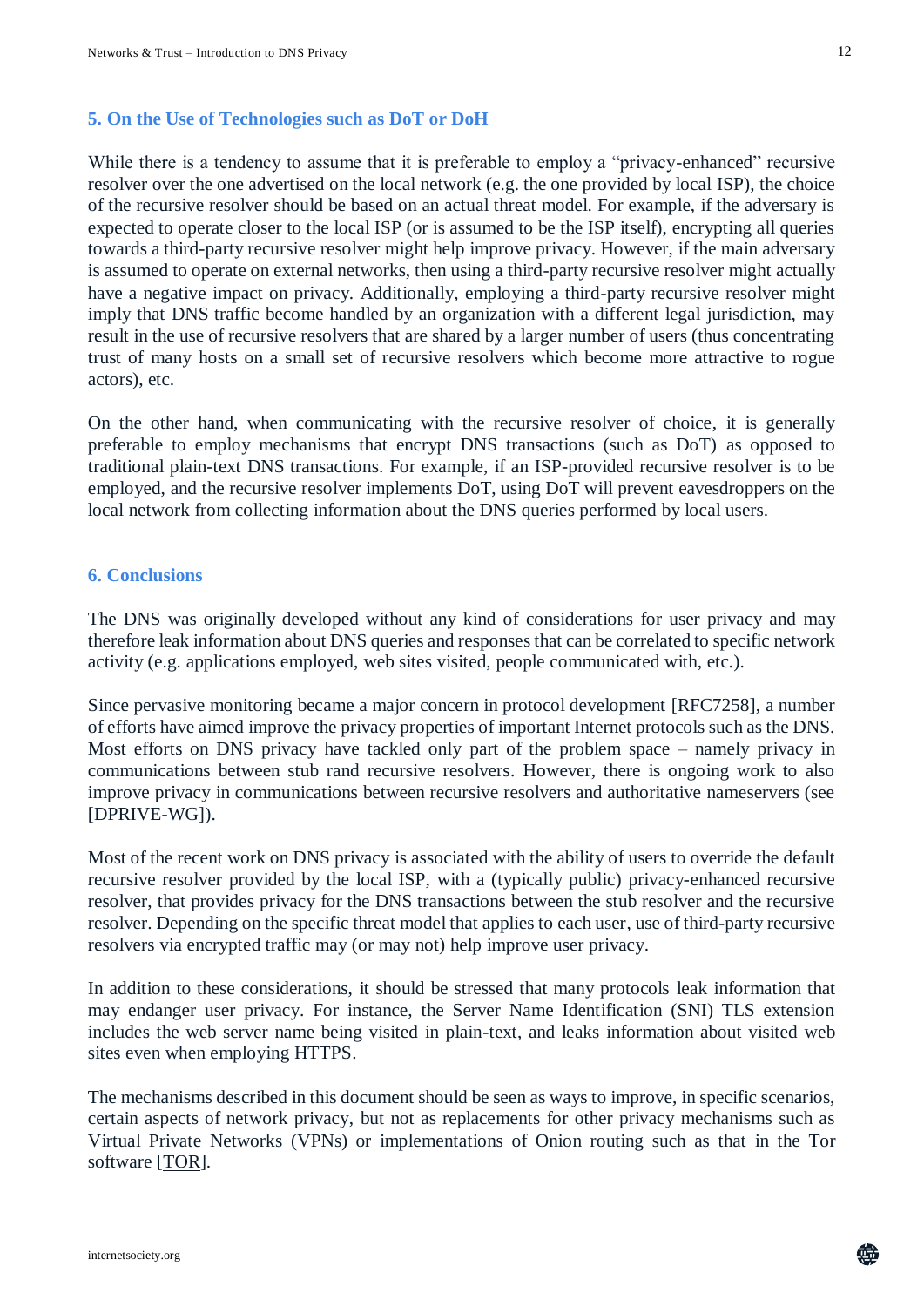# **7. Acknowledgements**

Stéphane Bortzmeyer, Kevin Meynell, Hugo Salgado, Dan York, and Jan Žorž provided valuable comments on this document.

## **8. References**

|             | [DNS-CRYPT] DNSCrypt web site<br>https://dnscrypt.info/.                                                                                                                               |
|-------------|----------------------------------------------------------------------------------------------------------------------------------------------------------------------------------------|
| [DNS-IMPL]  | "DNS Privacy Implementation Status", last updated September 11, 2018<br>https://dnsprivacy.org/wiki/display/DP/DNS+Privacy+Implementation+Status                                       |
| [DOH-FFOX]  | Gont, F., "DNS-over-HTTPS (DoH) Support in Mozilla Firefox". December<br>2018.<br>https://www.internetsociety.org/blog/2018/12/dns-privacy-support-in-mozilla-<br>firefox/             |
| [DOT-SYSD]  | Gont, F. "DNS-over-TLS in Linux (systemd)". December 2018.<br>https://www.internetsociety.org/blog/2018/12/dns-privacy-in-linux-systemd/                                               |
| [DOT-STBY]  | Žorž, J., "DNS over TLS: experience from the Go6lab". September 2018.<br>https://www.internetsociety.org/blog/2017/09/dns-tls-experience-go6lab/                                       |
| [DPRIVE-WG] | DNS PRIVate Exchange (dprive) working group.<br>https://datatracker.ietf.org/wg/dprive/about/                                                                                          |
| [FB-DOT]    | "Encrypting DNS end-to-end", Facebook Engineering Blog. December 21, 2018.<br>https://code.fb.com/security/dns-over-tls/                                                               |
| [QNAME-S]   | "DNS Query Name Minimisation to Improve Privacy", IETF Internet-Draft (work<br>in progress), draft-ietf-dnsop-rfc7816bis-01<br>https://tools.ietf.org/html/draft-ietf-dnsop-rfc7816bis |
| [RFC1034]   | Mockapetris, P., "Domain names - concepts and facilities", STD 13, RFC 1034,<br>DOI 10.17487/RFC1034, November 1987<br>https://www.rfc-editor.org/info/rfc1034                         |
| [RFC1035]   | Mockapetris, P., "Domain names - implementation and specification", STD 13,<br>RFC 1035, DOI 10.17487/RFC1035, November 1987<br>https://www.rfc-editor.org/info/rfc1035                |
| [RFC7258]   | Farrell, S. and H. Tschofenig, "Pervasive Monitoring Is an Attack", BCP 188,<br>RFC 7258, DOI 10.17487/RFC7258, May 2014<br>https://www.rfc-editor.org/info/rfc7258                    |
| [RFC7626]   | Bortzmeyer, S., "DNS Privacy Considerations", RFC 7626, DOI<br>10.17487/RFC7626, August 2015                                                                                           |